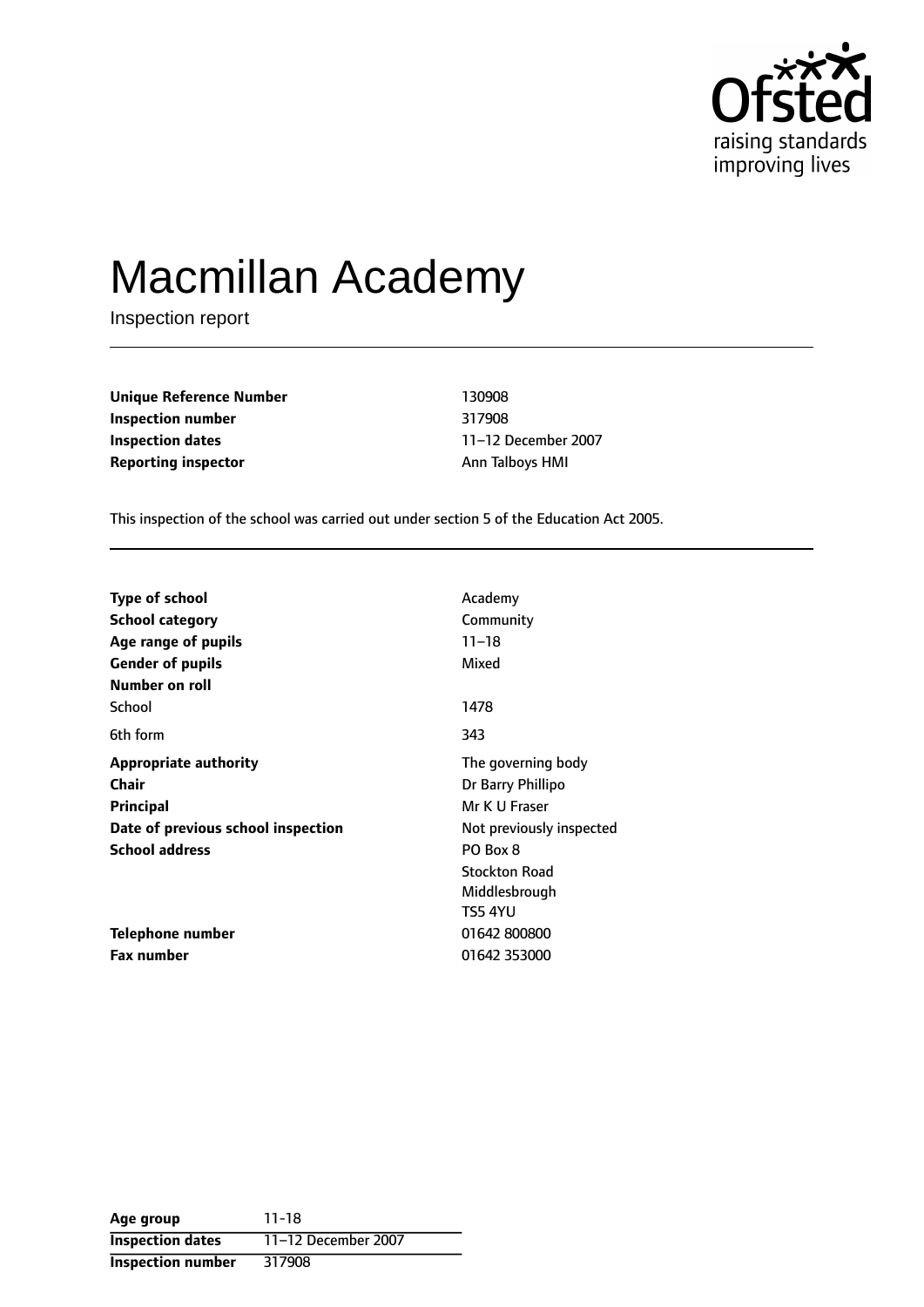.

This document may be reproduced in whole or in part for non-commercial educational purposes, provided that the information quoted is reproduced without adaptation and the source and date of publication are stated.

Further copies of this report are obtainable from the school. Under the Education Act 2005, the school must provide a copy of this report free of charge to certain categories of people. A charge not exceeding the full cost of reproduction may be made for any other copies supplied.

<sup>©</sup> Crown copyright 2007

Website: www.ofsted.gov.uk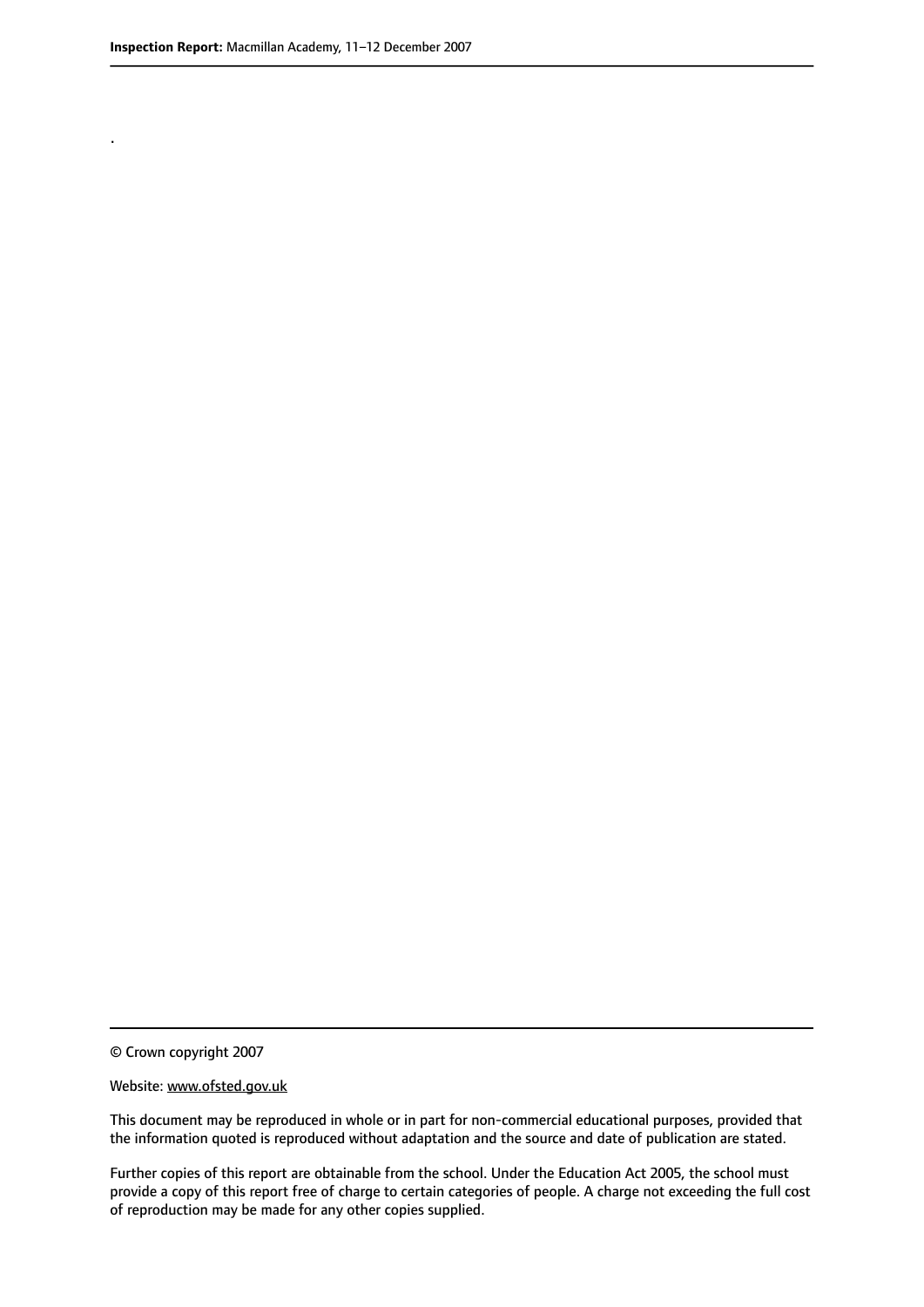# **Introduction**

The inspection was carried out by three of Her Majesty's Inspectors.

## **Description of the school**

Macmillan Academy was previously a city technology college and opened in September 2005 following its re-designation as an academy. It is larger than the average secondary school and has a large sixth form. The proportion of students who are entitled to free school meals is well above the national average. Students attend the academy from a wide geographical area across the city and many are from areas of significant social deprivation; most are from White British backgrounds. The proportion of students who have learning difficulties and/or disabilities, including those with statements of special educational need, is well below the national average. The academy has specialisms in science, outdoor learning and vocational education; it is a training school and holds leading edge status.

## **Key for inspection grades**

| Outstanding  |
|--------------|
|              |
| Satisfactory |
| Inadequate   |
|              |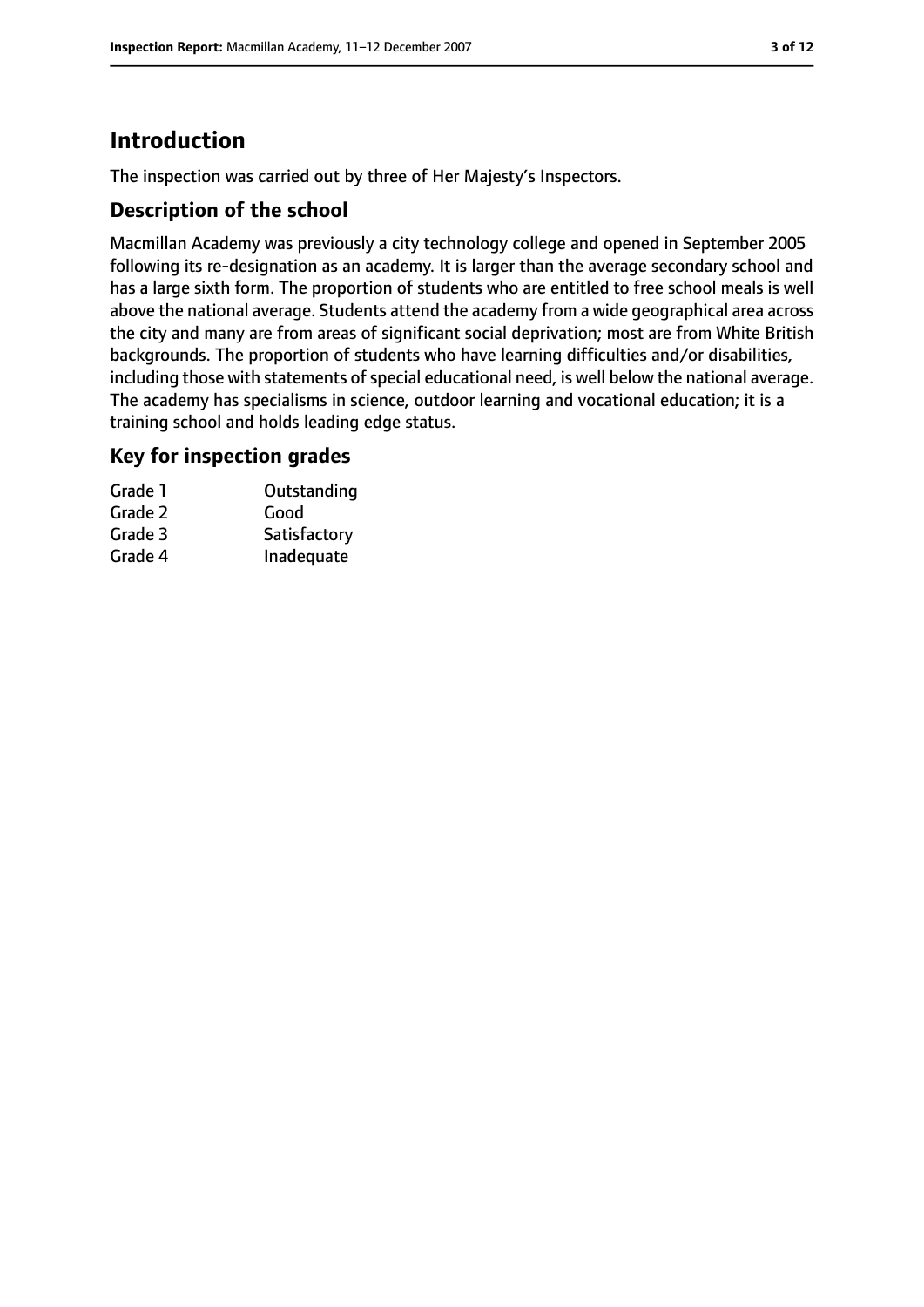# **Overall effectiveness of the school**

#### **Grade: 1**

Macmillan Academy is providing an outstanding education for itsstudents and provides excellent value for money.

The academy's motto of 'inspiring every student to succeed' pervades all aspects of the organisation. The outstanding leadership of the principal, deputy principals, senior team and middle leaders is exemplified by a clear vision for the academy of excellence in all fields. All leaders contribute to a strategic plan for the academy's development which rejects complacency and continually strives for improvement. It is these improvements in all aspects of the academy's work that demonstrate excellent capacity to improve. Staff are valued and nurtured and respond by working very hard and engaging enthusiastically in the academy's wide range of activities. As a leading edge school with specialist status the academy is beginning to develop links with other schools and the wider community and this is a key priority for development.

Academic standards are high and students make exceptional progress through the academy. The overall trends in performance since the academy opened are steeply rising and there is a determination to continue this upward trend.

Students' personal development and well-being are outstanding and isreflected in their excellent attitudes to learning and their commitment to achieve. Attendance is high and students are very well behaved. Students are proud to attend and enjoy their work and play. They believe that they have a strong voice in the academy and are keen to share examples of successful events and initiatives which have been promoted by the various student councils. Students feel safe and know where to turn to if they need help.

Teaching is consistently good across the academy and there are examples of exemplary practice. Well targeted support encourages even better teaching. Learning is enhanced by extensive intranet usage which enables students and staff to access work and communicate more effectively. The outstanding curriculum has a range of innovative features which meet the needs of all students exceptionally well. It is greatly enhanced by a tremendous range of extra-curricular activities. This includes a wide ranging enrichment programme which, together with the extensive provision for outdoor learning, is a special feature of the academy.

Relationships between staff, students and parents are strong and are reflected in positive responses to regular surveys. Parents are very supportive of the academy and regular meetings to discuss progress of students are well attended and valued by them. Over half of the parents responded to the inspection questionnaire and many took the trouble to write at length about the academy. The responses were overwhelmingly positive and many were fulsome in their praise of the way in which the academy develops their children both academically and personally.

## **Effectiveness of the sixth form**

#### **Grade: 2**

The sixth form at Macmillan Academy is good. Performance has improved over the past two years and standards are rising. Levels of attainment are above average for both AS and A level. Students achieve well at both A level and AS level, given their starting points. Excellent performance in media studies and electronics is evident.

Outstanding care, guidance and support ensure that students are well advised in selecting appropriate courses, which are closely matched to both need and aspiration. This, together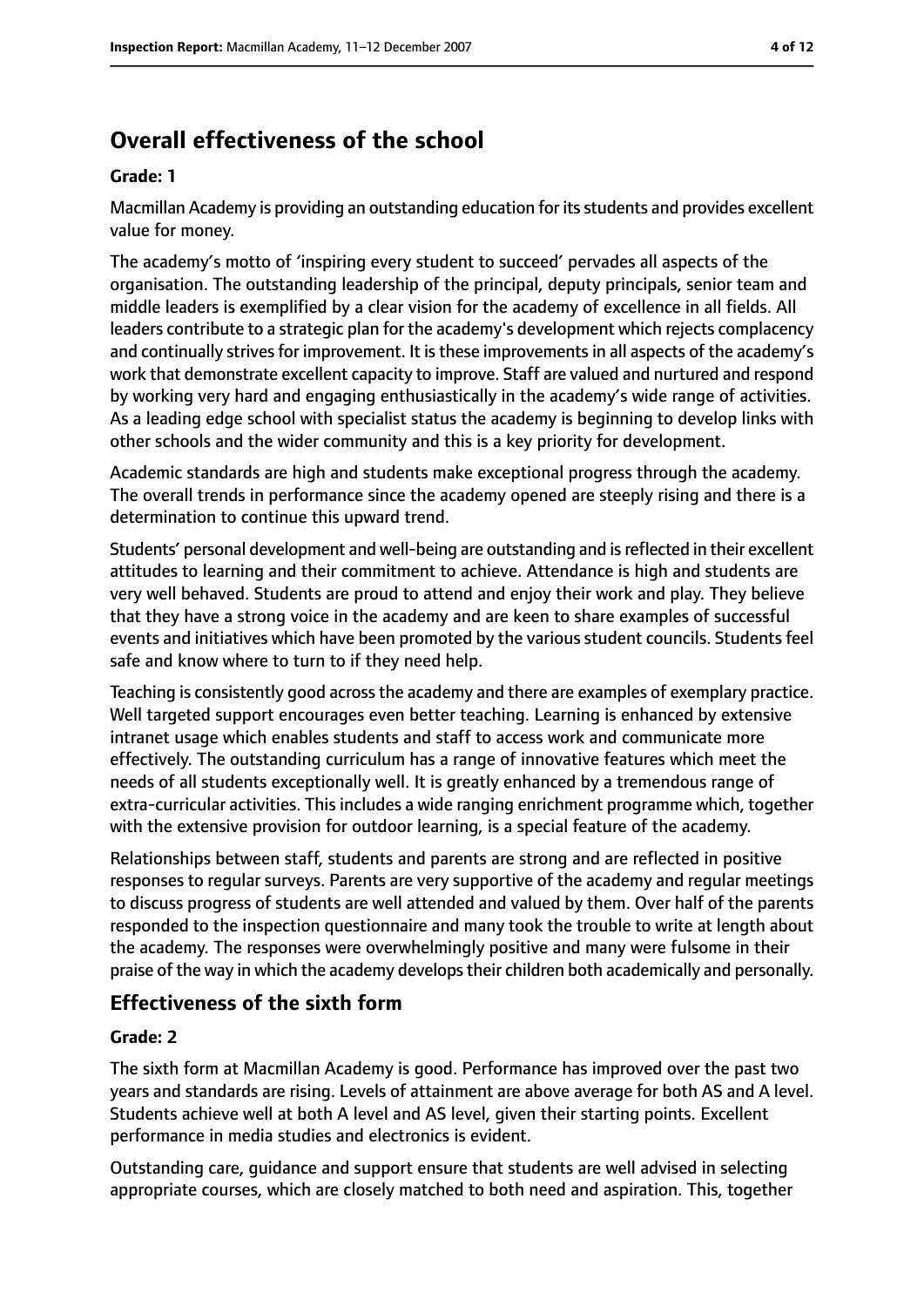with rigorous individual monitoring of attainment and good levels of teaching, has had a significant impact on achievement.

Students speak very positively about the academy. They regard the excellent relationships with staff and its sense of community as key strengths. Active involvement in student council, drama productions and working with younger students are cited as examples of their full participation in academy life.

Leadership of the sixth form is good. The academy is actively focused on a range of strategies to raise achievement further in identified subjects and also ensure that students are fully encouraged to complete their two year courses.

## **What the school should do to improve further**

- Maintain the focus on teaching and learning to increase the proportion of outstanding teaching in the academy.
- Strive to utilise the extensive expertise within the academy to benefit a wider community of schools.

# **Achievement and standards**

#### **Grade: 1**

#### **Grade for sixth form: 2**

The standards that students reach by the age of 16 are impressive. Students taking GCSEs in 2007 joined the academy with standards just above the national average and by the end of Year 11 they attained standards which were very high. The progress which they made through Key Stage 3 and 4 was impressive in equal measure. In the most recent GCSE examinations, 92% of students gained five or more good GCSE passes and when English and mathematics are included the figure is 71%. The progress made by students puts the academy in the top 5% of schools nationally and it is justifiably proud of these achievements. Students with learning difficulties and/or disabilities make similar progress to their peers.

Standards at the end of Key Stage 3 are high, although the progress of Year 9 pupils taking national tests in 2007 was not as marked as in previous years. A slight dip in the proportion of students reaching the highest levels in English has been closely analysed and appropriate adaptations made to teaching.

The academy has a highly structured programme of target setting and monitoring of student progress. This effective system encourages students, parents and teachers to be aware of current performance across all subjects and to take advantage of the extensive and popular subject support programme available to help students maintain their performance. Heads of department and heads of year work well together to identify any underperformance, and a variety of interventions are available to the students who are not fulfilling their potential. The students display strong motivation to achieve and they value the support provided by staff and the systems which monitor their performance. One student said, 'I chose the academy because you know you will get excellent exam results here which will set you up for life.'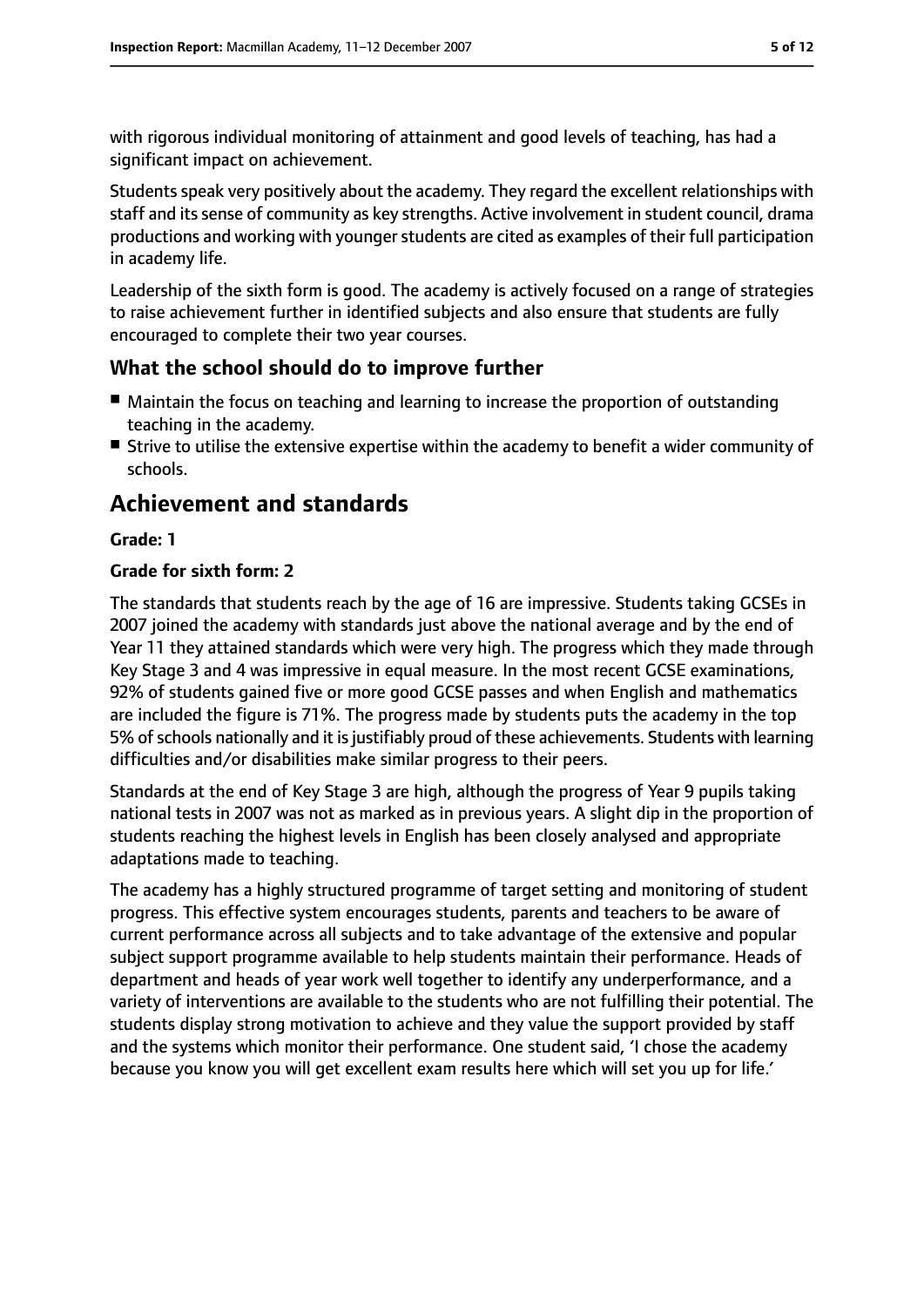# **Personal development and well-being**

#### **Grade: 1**

#### **Grade for sixth form: 1**

The personal development and well-being of students are outstanding. Students' attitudes towards learning are extremely positive and they are very keen to do as well as they can. This helps to explain their excellent achievement and progress.

Students are proud of the academy and this is reflected in their excellent behaviour, their first rate attendance and their commitment to its values and expectations. Relationships are excellent; students get on well with each other and with staff. As a result, the academy is a friendly and well-ordered community.

Students speak with authority about the importance of healthy living and healthy eating and make sensible choices at meal times. They say they have come to prefer the healthy options available to them. Students say they feel safe and are confident that staff will help resolve any problems that may arise. They overwhelmingly enjoy the wealth of activities offered through the enrichment curriculum. Outdoor learning is a major strength of Macmillan and the students willingly engage in the exciting range of opportunities which are provided for them. They particularly appreciate the way in which teachers are always willing to give their time to help and support them.

Students feel well consulted and comment that the academy listens and responds to their views. They seize the opportunity to take responsibility, help others and are proud of their record of fund-raising and of the achievements of their academy, and of the Year and Eco Councils. They enjoy these opportunities which develop their confidence and self-esteem as well as helping them to understand their growing responsibilities as young citizens.

Students' spiritual, moral, social and cultural development is excellent, though the cultural dimension isless well developed. Students are becoming mature, well balanced and responsible young people and are being prepared well for life beyond the classroom, not least because of their positive outlook and their willingnessto work hard. It is also because of the comprehensive careers advice, the enterprise and work-related opportunities and the high standards in literacy, numeracy and information communication technology (ICT) skills which are developing valuable skills and knowledge which will support their economic well-being.

# **Quality of provision**

## **Teaching and learning**

**Grade: 2**

#### **Grade for sixth form: 2**

Teaching and learning are good overall, with examples of outstanding practice. Visits to lessons during the inspection confirmed the academy's own analysis.

There is a well-established positive climate for learning across the academy, with excellent relationships between staff and students. Most teachers have high expectations and communicate these well to all students. Students are consequently aware of what they should aspire to, respond very well and are positive about their achievements. Teachers display excellent subject knowledge. Teachers carefully plan their lessons and many take into account the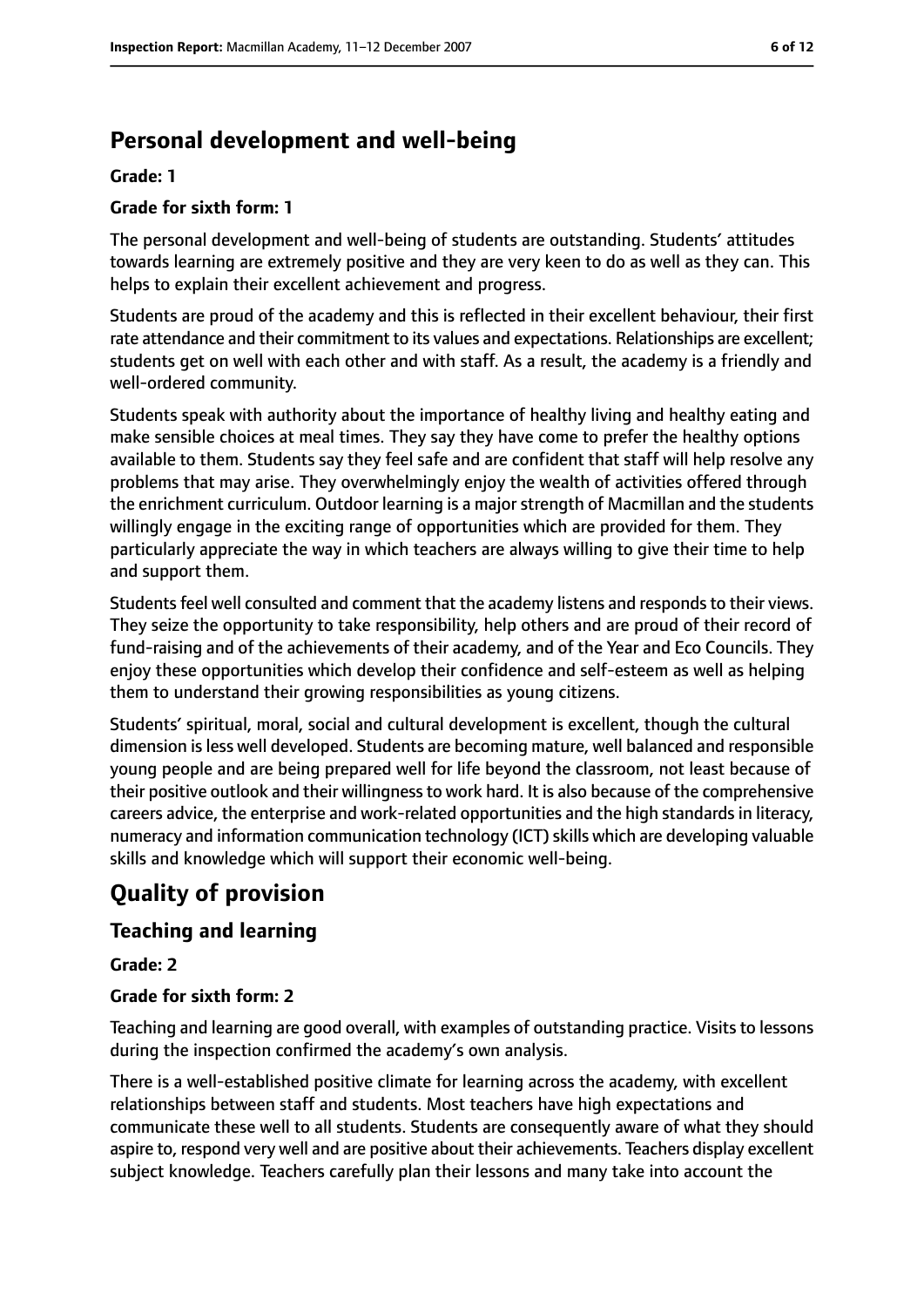different needs and abilities of the students in their classes. Some teachers use skilled questioning to good effect to improve students' understanding.

In the best lessons, teachers engage, inspire and challenge learners. Imaginative activities sustain students' interest and encourage them to think for themselves and work independently. Students are confident, in both group and paired work, to take part in discussion activities. They also have opportunities to evaluate their own and other students' work to establish a clear understanding of how to improve. At the end of each lesson, progress is assessed and this information is shared with students. However, the academy recognises that not sufficient teaching is of this very high standard. The academy carries out careful monitoring of lessons and is constantly striving to raise the quality of teaching and learning to the highest standard. Teachers are eager to embrace new ideas and share them with colleagues. Through targeted professional development and training, staff are continually encouraged to use innovative approaches to develop classroom practice.

Systems to monitor student progress are used effectively and students are set challenging targets for improvement, which they understand. Students' written work is regularly assessed and there are many good examples of informative feedback, helping students to improve.

## **Curriculum and other activities**

#### **Grade: 1**

#### **Grade for sixth form: 1**

The curriculum is outstanding and is enhanced by an excellent enrichment programme which is highly valued by students. Activities include sports, the arts, languages and study support and levels of participation are high.

The academy's specialisms underpin students' curriculum experiences through increased provision in both science and vocational education. Outdoor learning activities permeate the curriculum and are key components of the innovative and well considered Key Stage 3 'bookend' curriculum. This allows students the opportunity to develop thinking and learning skills, through links between subjects, and experience a variety of motivating activities with a focus on increasing levels of enjoyment and achievement.

Choice, both academic and vocational, in Key Stage 4 is extensive. The curriculum is broad, thoughtfully planned and appropriately reviewed. Students benefit from a high quality guidance programme which ensures a close match to their abilities and post-16 aspirations. This is subsequently reflected in their excellent levels of academic achievement and their personal development.

#### **Care, guidance and support**

#### **Grade: 1**

#### **Grade for sixth form: 1**

Care, guidance and support throughout the academy are outstanding. The academy provides a positive place for students to learn: they say they feel valued as individuals, listened to and looked after. As a result, they are confident and outgoing both in and out of lessons.

All required procedures for safeguarding, including child protection and health and safety measures, are in place. Well considered support and guidance are given to higher attaining students, and to those who find learning difficult at times, helping them to make excellent progress.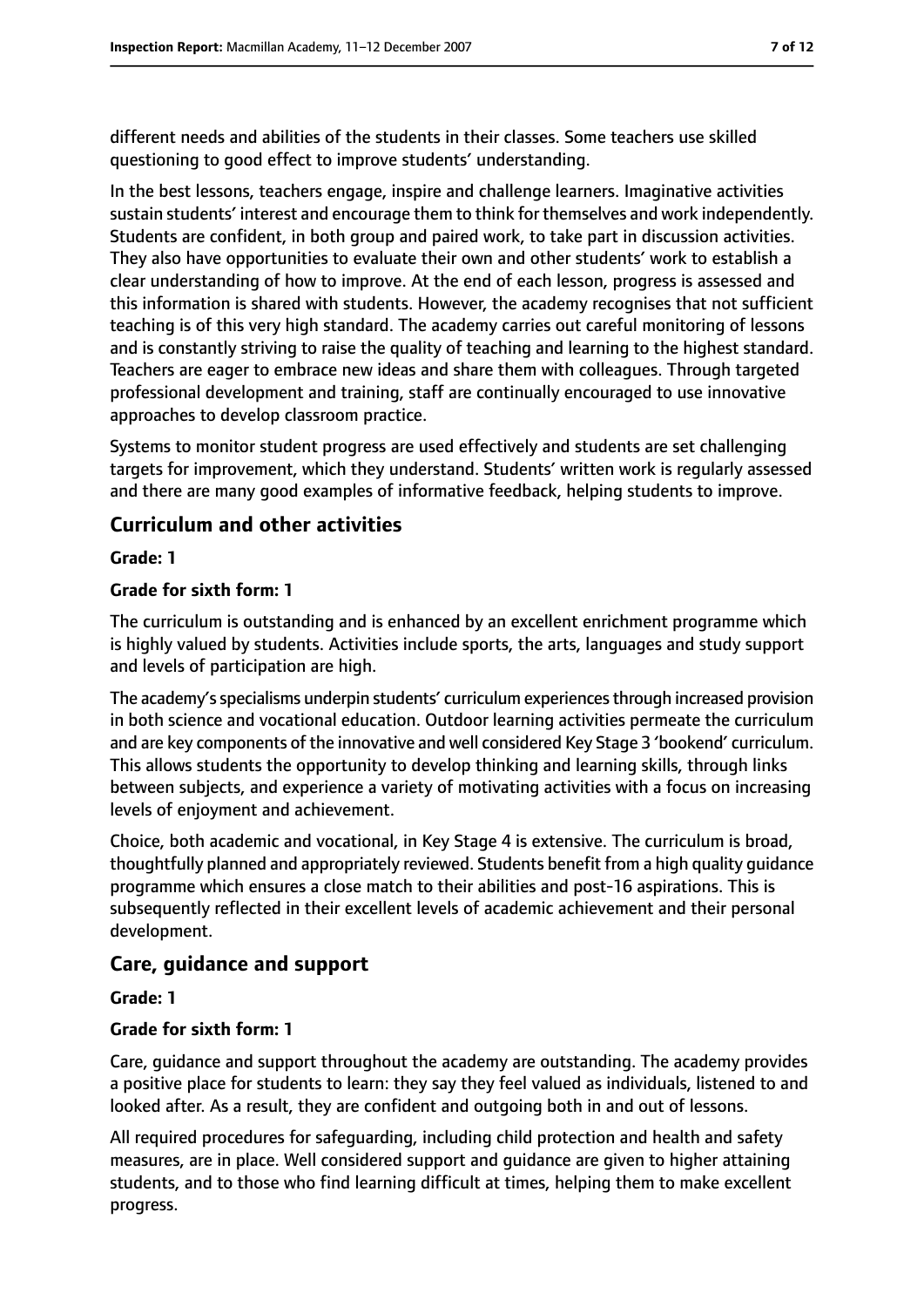Students and parents speak very highly of the extensive arrangements that smooth the transfer from primary to secondary school. As a result, students settle quickly to their new surroundings. The guidance programme ensures that students receive outstanding support and information when making their subject choices in Year 9 and when deciding on their subsequent career path both at age 16 and 18.

Strong links are maintained with parents who are highly satisfied with the school; both they and their children appreciate the outstanding care provided by staff. Support for vulnerable students, including looked after children, is both sensitive and effective.

The monitoring of students' academic and personal progress is excellent, resulting in early diagnosis of any problems and effective intervention to prevent students from under-achieving. Students generally know their targets and how well they are doing; those doing less well than they should are given effective support to bring them back on track. Staff know the students extremely well and the culture of support and encouragement, which underpins the academy, contributes significantly to students' excellent progress, enjoyment and well-being and helps to explain why the academy is so effective and successful.

# **Leadership and management**

#### **Grade: 1**

#### **Grade for sixth form: 2**

Staff who hold responsibility at all levels within the academy display exceptional leadership qualities. They have a clear understanding of the academy's strengths and weaknesses. The leadership of the principal, senior team and middle leaders is exemplified by a clear vision for the academy of excellence in all fields. The principal leads by example and displays tremendous commitment to the students and staff; parents, students and staff comment on his excellent leadership. Appropriate responsibility for discrete areas of the academy's work is effectively delegated to senior staff.

The governing body is committed to supporting the academy in its work; members of the board bring with them experience and expertise which is effectively utilised in their roles. The governors are focused on excellence and provide appropriate challenge for the senior staff. Leaders of the academy's specialisms drive an agenda which is having a major impact on the achievement of students. Some good practice is being shared with other schools and links with the wider educational community nationally are becoming established. Subject leaders enjoy a significant degree of autonomy in their areas including the monitoring and evaluation of teaching and learning and the performance of the students. Heads of year liaise well with heads of department to provide an integrated approach to social and academic development which promotes greater student achievement.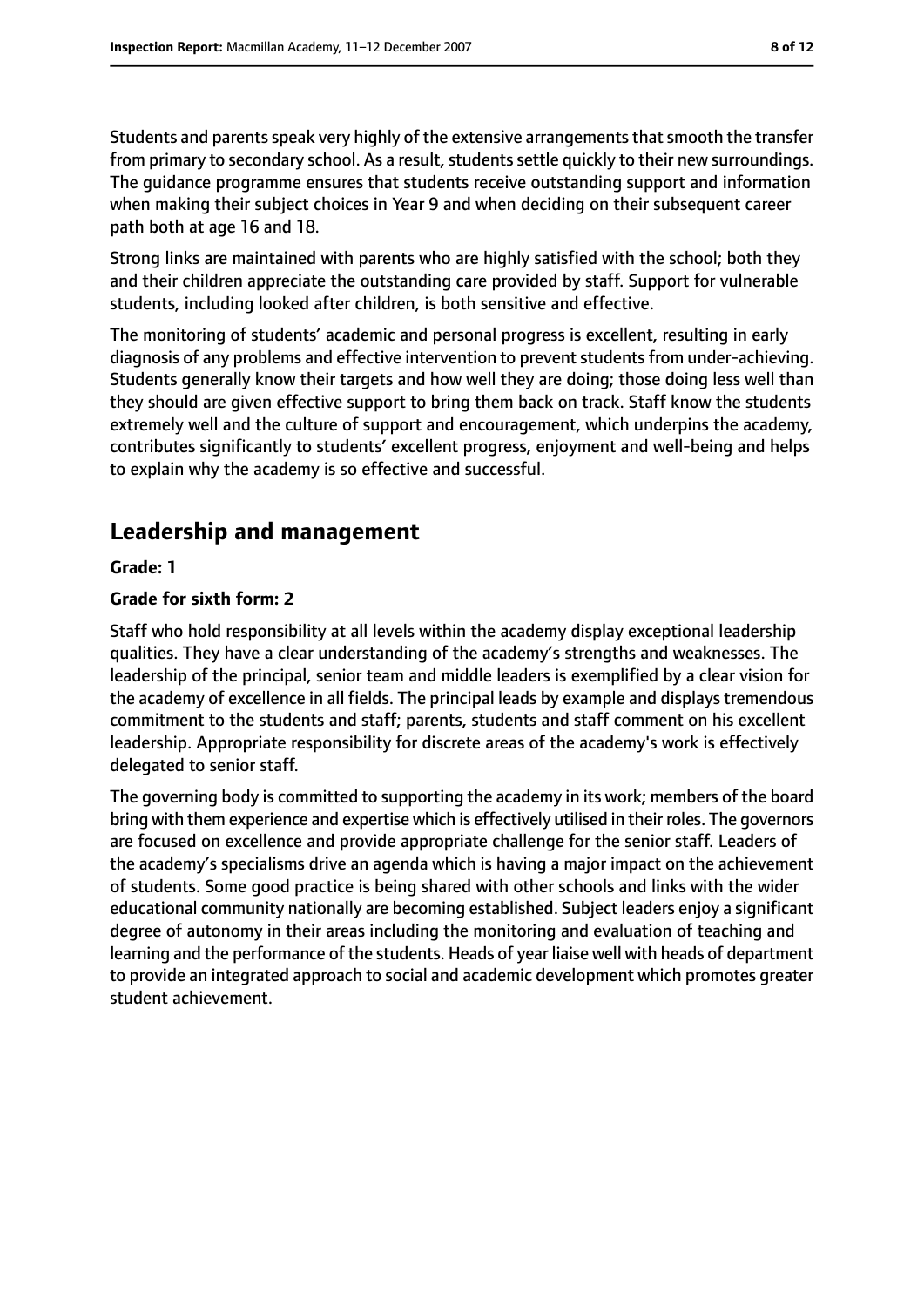**Any complaints about the inspection or the report should be made following the procedures set out in the guidance 'Complaints about school inspection', which is available from Ofsted's website: www.ofsted.gov.uk.**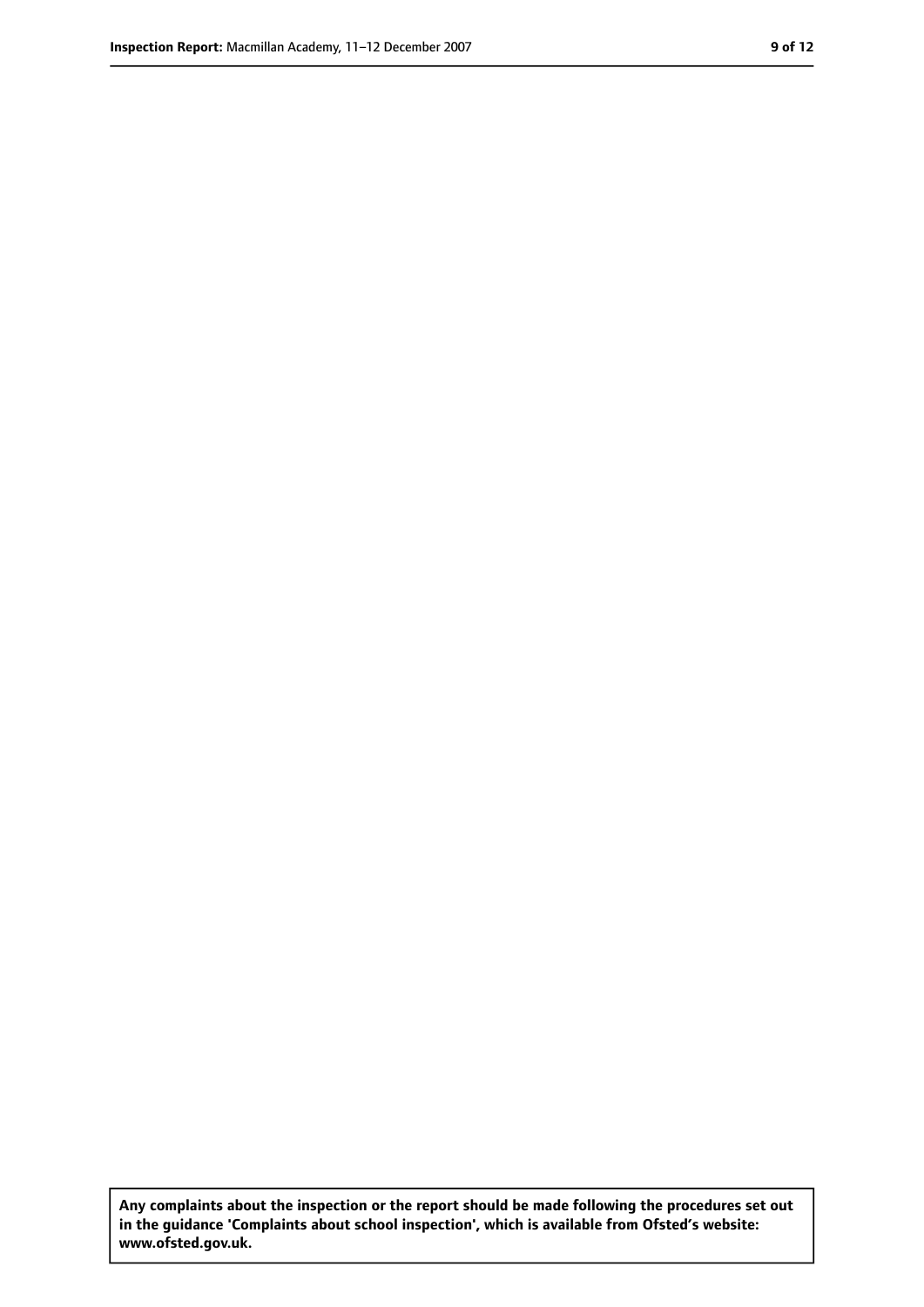## **Annex A**

# **Inspection judgements**

| Key to judgements: grade 1 is outstanding, grade 2 good, grade 3 | <b>School</b>  | $16-19$ |
|------------------------------------------------------------------|----------------|---------|
| satisfactory, and grade 4 inadequate                             | <b>Overall</b> |         |

## **Overall effectiveness**

| How effective, efficient and inclusive is the provision of<br>education, integrated care and any extended services in meeting<br>the needs of learners? |           |           |
|---------------------------------------------------------------------------------------------------------------------------------------------------------|-----------|-----------|
| Effective steps have been taken to promote improvement since<br>the last inspection                                                                     | <b>NA</b> | <b>NA</b> |
| How well does the school work in partnership with others to<br>promote learners' well-being?                                                            |           |           |
| The capacity to make any necessary improvements                                                                                                         |           |           |

## **Achievement and standards**

| How well do learners achieve?                                                                               |  |
|-------------------------------------------------------------------------------------------------------------|--|
| The standards <sup>1</sup> reached by learners                                                              |  |
| How well learners make progress, taking account of any significant<br>variations between groups of learners |  |
| How well learners with learning difficulties and disabilities make<br>progress                              |  |

# **Personal development and well-being**

| How good is the overall personal development and<br>well-being of the learners?                                  |  |
|------------------------------------------------------------------------------------------------------------------|--|
| The extent of learners' spiritual, moral, social and cultural                                                    |  |
| development                                                                                                      |  |
| The extent to which learners adopt healthy lifestyles                                                            |  |
| The extent to which learners adopt safe practices                                                                |  |
| How well learners enjoy their education                                                                          |  |
| The attendance of learners                                                                                       |  |
| The behaviour of learners                                                                                        |  |
| The extent to which learners make a positive contribution to                                                     |  |
| the community                                                                                                    |  |
| How well learners develop workplace and other skills that will<br>contribute to their future economic well-being |  |
|                                                                                                                  |  |

# **The quality of provision**

| How effective are teaching and learning in meeting the<br>full range of the learners' needs?          |  |
|-------------------------------------------------------------------------------------------------------|--|
| How well do the curriculum and other activities meet the<br>range of needs and interests of learners? |  |
| How well are learners cared for, guided and supported?                                                |  |

 $^1$  Grade 1 - Exceptionally and consistently high; Grade 2 - Generally above average with none significantly below average; Grade 3 - Broadly average to below average; Grade 4 - Exceptionally low.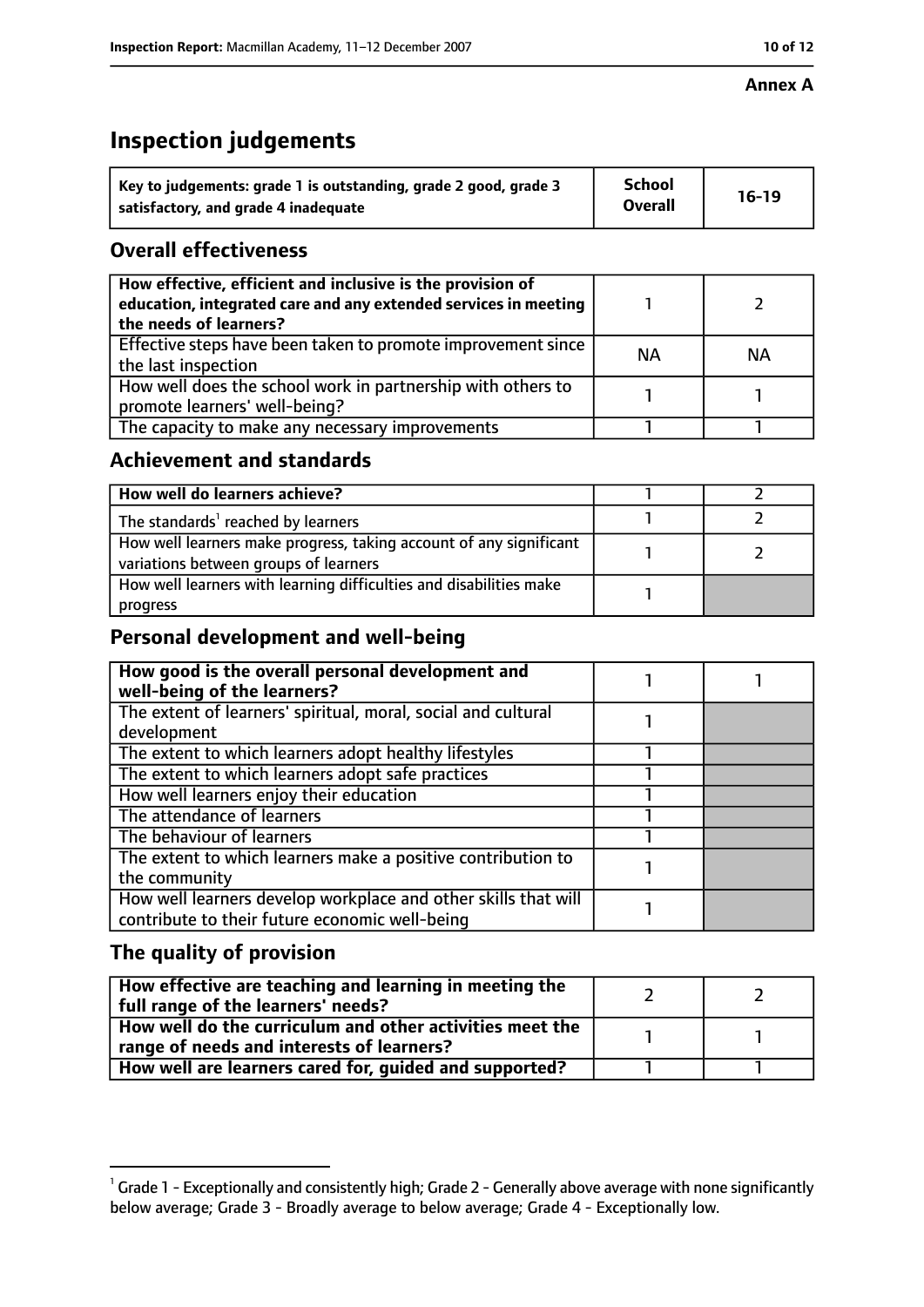#### **Annex A**

# **Leadership and management**

| How effective are leadership and management in raising<br>achievement and supporting all learners?                                                 |     |     |
|----------------------------------------------------------------------------------------------------------------------------------------------------|-----|-----|
| How effectively leaders and managers at all levels set clear<br>direction leading to improvement and promote high quality of<br>care and education |     |     |
| How effectively leaders and managers use challenging targets<br>to raise standards                                                                 |     |     |
| The effectiveness of the school's self-evaluation                                                                                                  |     |     |
| How well equality of opportunity is promoted and discrimination<br>tackled so that all learners achieve as well as they can                        |     |     |
| How effectively and efficiently resources, including staff, are<br>deployed to achieve value for money                                             |     |     |
| The extent to which governors and other supervisory boards<br>discharge their responsibilities                                                     |     |     |
| Do procedures for safequarding learners meet current<br>qovernment requirements?                                                                   | Yes | Yes |
| Does this school require special measures?                                                                                                         | No  |     |
| Does this school require a notice to improve?                                                                                                      | No  |     |